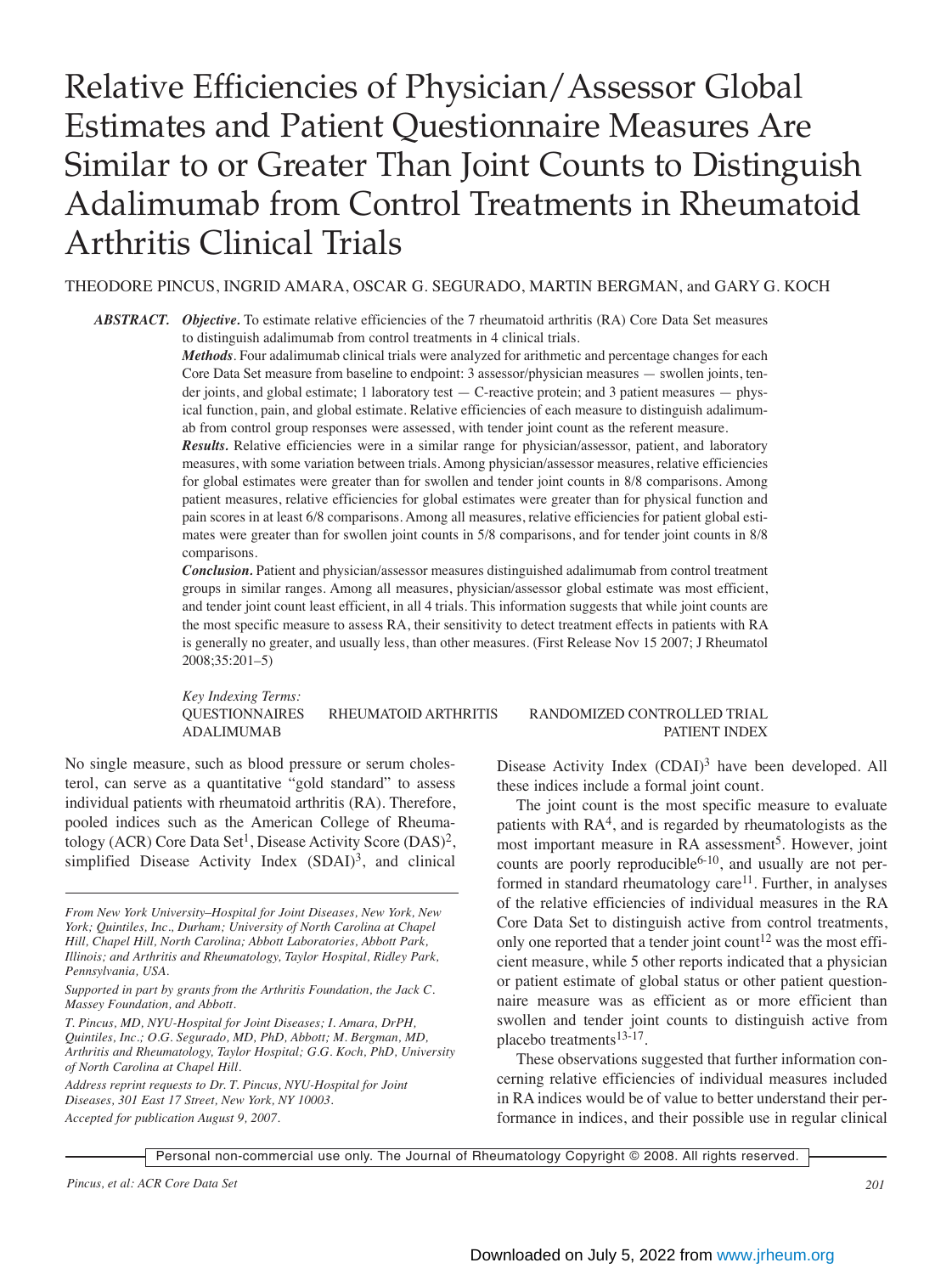care. Therefore, we analyzed 4 adalimumab clinical trials for relative efficiencies of the 7 RA Core Data Set measures to distinguish active from control treatments, as presented in this report.

# **MATERIALS AND METHODS**

Clinical data from the adalimumab and control arms of 4 clinical trials were analyzed: ARMADA  $(DE009)^{18}$  and  $DE019^{19}$  - adalimumab plus methotrexate (MTX) versus placebo plus MTX; DE011<sup>20</sup> - adalimumab monotherapy versus placebo; and STAR  $(DE031)^{21}$  - adalimumab plus other traditional disease modifying antirheumatic drugs (DMARD) versus placebo plus traditional DMARD. Analyses of all 4 trials were performed at 24 weeks, although 2 trials were conducted over longer periods, so that comparisons of relative efficiencies would be based on similar periods. If 24-week data were not available, the last observation that was not beyond the latest visit during the 24-week time period with sufficient information to determine ACR 20% response (ACR20) was analyzed. Patients were excluded if any Core Data Set measure was missing at baseline or if no observation was available during the 24-week time period post-baseline — seen in fewer than 2% of instances.

Relative efficiencies of each of the 7 RA Core Data Set measures were calculated using the methods described by Tugwell, *et al*15. Arithmetic changes were calculated as differences between mean values for each measure at baseline and endpoint for each treatment group. The standard effect size was the ratio of the difference between the means for the adalimumab and control arms (numerator) to the corresponding calculated standard deviation from analysis of variance for the 2 treatment groups (denominator). Relative efficiency for each Core Data Set measure was obtained by dividing the square of its standard effect size by the square of the standard effect size of the tender joint count as the referent measure, as described by Tugwell, *et al*15.

In addition to arithmetic changes described by Tugwell, *et al*15, percentage changes for each Core Data Set measure were computed for each individual patient from baseline to endpoint. Percentage change had 0% assigned for measures with "0" at baseline; "–100%" was assigned for measures with worsening more extensive than 100% — also observed in fewer than 2% of instances. Percentage changes may provide further clarification of the relative efficiencies of each measure, as the percentage changes have the same range of –100% to 100% for all Core Data Set measures. Further, ACR improvement criteria22 are based on percentage improvement, so that computation of relative efficiencies for percentage changes of the individual measures may be more pertinent to interpretation and reporting of clinical trial results than relative efficiencies for arithmetic changes. Baseline adjusted mean values for percentage changes for each measure were calculated for each treatment group through the use of analysis of covariance (ANCOVA). For percentage change, the standard effect size was computed as the ratio of the baselineadjusted difference between the mean percentage changes for the adalimumab and control arms from ANCOVA (numerator) to the corresponding estimated standard deviation from ANCOVA (denominator). Relative efficiencies were obtained from the standard effect sizes in the same manner as for arithmetic improvement.

# **RESULTS**

Each ACR Core Data Set measure was improved significantly more from baseline to endpoint in the adalimumab versus control groups in all trials (Table 1). Relative efficiencies were in similar ranges for physician/assessor, patient, and laboratory measures in all 4 trials (Table 2A). Differences were seen from one trial to another, but no single RA Core Data Set measure stood out as substantially more efficient than the others. This finding supports the use of indices to assess RA.

Relative efficiencies according to arithmetic changes were greatest for physician/assessor global estimate in all 4 trials (Table 2A, Figure 1). Among physician/assessor measures, relative efficiencies for global estimates were greater than for tender or swollen joint counts in all 4 trials. Among patient measures, relative efficiencies were greater for global estimates than for physical function or pain in 3 of the 4 trials. Relative efficiencies for patient global estimates were also greater than for swollen joint counts in 2 of 4 trials, and for tender joint counts in all 4 trials.

Relative efficiencies according to percentage changes, adjusted for baseline values, were greatest for C-reactive protein (CRP) in 3 trials, and for patient global estimate in the STAR trial (Table 2B, Figure 1). However, relative efficiencies for CRP were not substantially different from other measures, except in ARMADA (Table 2B, Figure 1). Relative efficiencies for physician/assessor global estimates again were greater than for tender or swollen joint counts in all 4 trials. Relative efficiencies for patient global estimates were greater than for pain in all 4 trials, for physical function and swollen joint count in 3 of 4 trials, and for tender joint count in all 4 trials.

As illustrated in Table 2, the 3 highest relative efficiencies among the 7 RA Core Data Set measures were seen for assessor global estimate in 8 of 8 comparisons, patient global estimate and CRP in 4 of 8, physical function and pain in 3 of 8, swollen joint count in 2 of 8, and tender joint count in 0 of 8 comparisons. Relative efficiencies compared to the tender joint count were greater for assessor global estimate and patient global estimate in 8 of 8 comparisons, swollen joint count in 6 of 8 comparisons, and CRP, physical function and pain in 5 of 8 comparisons. Relative efficiencies compared to the swollen joint count were greater for assessor global estimate in 8 of 8, physical function in 6 of 8, pain and patient global estimate in 5 of 8, CRP in 3 of 8, and tender joint count in 2 of 8 comparisons.

# **DISCUSSION**

The observations presented in this report appear similar to those of previous reports of relative efficiencies in RA clinical trials<sup>13-17</sup> in 2 respects: (1) No single core data set measure was substantially more efficient than any other measure. (2) In particular, joint count measures, the most specific measure in RA<sup>4</sup>, appear to be no more sensitive and generally less efficient to detect differences in responses to active versus control treatments. Several differences seen in the 4 different adalimumab clinical trials and in previous reports of other trials appear instructive regarding the rationale for an index of multiple measures to assess patients with RA.

Each individual RA Core Data Set measure distinguished adalimumab from control treatment groups in similar ranges for both arithmetic and percentage differences. The details concerning variation are far less important than the evidence reported here and by others<sup>12-17</sup> that joint count measures are

Personal non-commercial use only. The Journal of Rheumatology Copyright © 2008. All rights reserved.

*202 The Journal of Rheumatology 2008; 35:2*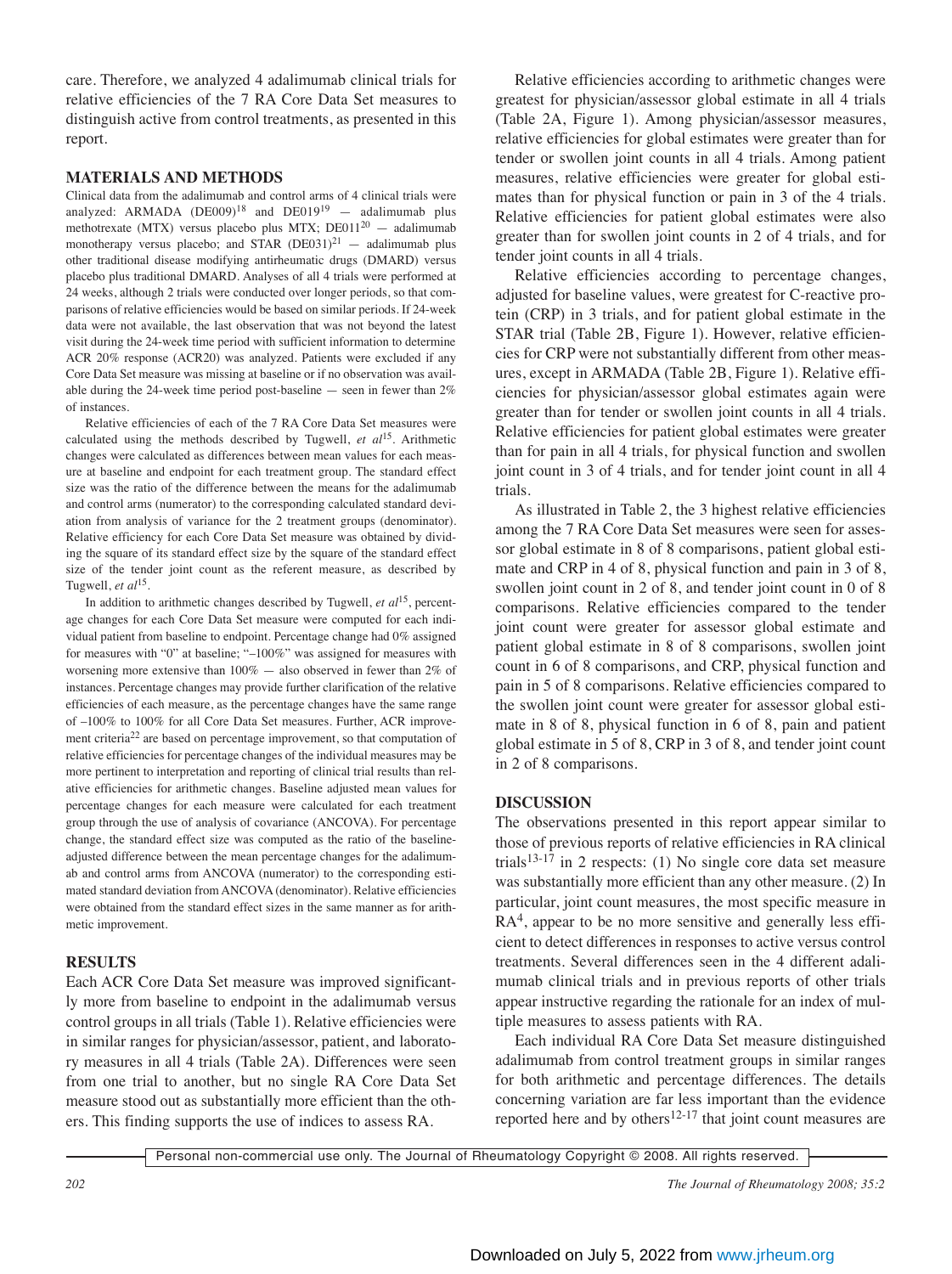| Table 1. Baseline and endpoint means for adalimumab and control treatment with treatment differences for arithmetic-change means and percentage-change |  |
|--------------------------------------------------------------------------------------------------------------------------------------------------------|--|
| adjusted means (and their standard errors) in 7 ACR Core Data Set measures in 4 clinical trials.                                                       |  |

|                                     | Adalimumab |          | Control  |          | Differences in Groups in Change from Baseline |                  |
|-------------------------------------|------------|----------|----------|----------|-----------------------------------------------|------------------|
| <b>Trial Measures</b>               | Baseline   | Endpoint | Baseline | Endpoint | Arithmetic Diff+                              | Percentage Diff+ |
| <b>ARMADA</b>                       |            |          |          |          |                                               |                  |
| Tender joint count (0-28)           | 13.9       | 6.4      | 14.6     | 11.8     | 5.0(1.5)                                      | 42.6(9.7)        |
| Swollen joint count (0-28)          | 11.8       | 4.7      | 11.0     | 9.1      | 5.5(1.1)                                      | 41.2(8.3)        |
| Assessor global estimate (0-10 VAS) | 5.9        | 2.8      | 5.9      | 5.2      | 2.5(0.4)                                      | 41.9(7.0)        |
| C-reactive protein (mg/dl)          | 21.3       | 5.7      | 31.0     | 31.0     | 16.5(3.5)                                     | 79.7 (9.3)       |
| Physical function (HAQ)             | 1.6        | 0.9      | 1.6      | 1.4      | 0.4(0.1)                                      | 25.0(7.7)        |
| Pain (0-10 VAS)                     | 5.3        | 2.8      | 5.7      | 4.9      | 1.7(0.5)                                      | 28.5(9.0)        |
| Patient global estimate (0-10 VAS)  | 5.7        | 2.7      | 5.8      | 4.9      | 2.1(0.5)                                      | 37.7 (8.5)       |
| <b>DE011</b>                        |            |          |          |          |                                               |                  |
| Tender joint count                  | 17.7       | 10.5     | 17.8     | 14.2     | 3.7(1.2)                                      | 22.5(6.6)        |
| Swollen joint count                 | 14.3       | 9.6      | 14.1     | 12.6     | 3.2(0.8)                                      | 20.0(6.4)        |
| Assessor global estimate            | 6.7        | 4.0      | 6.8      | 5.8      | 1.8(0.4)                                      | 29.3(5.6)        |
| C-reactive protein                  | 52.9       | 30.6     | 57.5     | 54.3     | 18.7(5.4)                                     | 39.2(7.3)        |
| Physical function (HAQ)             | 1.8        | 1.5      | 1.9      | 1.8      | 0.3(0.1)                                      | 18.9(4.5)        |
| Pain                                | 7.0        | 4.2      | 7.0      | 5.9      | 1.7(0.4)                                      | 27.6(5.7)        |
| Patient global estimate             | 7.3        | 4.4      | 7.2      | 6.0      | 1.8(0.4)                                      | 27.8(5.6)        |
| DE019                               |            |          |          |          |                                               |                  |
| Tender joint count                  | 14.2       | 5.2      | 15.3     | 9.7      | 3.4(0.7)                                      | 28.3 (4.3)       |
| Swollen joint count                 | 13.0       | 5.2      | 13.5     | 9.5      | 3.6(0.6)                                      | 30.0(4.5)        |
| Assessor global estimate            | 6.2        | 2.4      | 6.1      | 4.0      | 1.6(0.2)                                      | 26.5(3.6)        |
| C-reactive protein                  | 18.2       | 8.3      | 17.3     | 13.5     | 8.9(2.4)                                      | 38.1 (4.7)       |
| Physical function (HAQ)             | 1.5        | 0.9      | 1.5      | 1.2      | 0.3(0.1)                                      | 27.2(3.9)        |
| Pain                                | 5.6        | 2.7      | 5.6      | 4.3      | 1.5(0.3)                                      | 29.1(4.6)        |
| Patient global estimate             | 5.2        | $2.5\,$  | 5.4      | $4.2\,$  | 1.5(0.3)                                      | 33.1 (4.7)       |
| <b>STAR</b>                         |            |          |          |          |                                               |                  |
| Tender joint count                  | 14.8       | 6.7      | 14.8     | 9.8      | 3.2(0.6)                                      | 22.8(3.7)        |
| Swollen joint count                 | 13.7       | 7.4      | 14.0     | 10.3     | 2.6(0.5)                                      | 19.0(3.5)        |
| Assessor global estimate            | 6.0        | 2.9      | 6.0      | 4.1      | 1.3(0.2)                                      | 21.4 (3.1)       |
| C-reactive protein                  | 15.5       | 9.9      | 15.4     | 13.6     | 3.5(1.4)                                      | 19.5(3.7)        |
| Physical function (HAQ)             | 1.4        | 0.9      | 1.4      | 1.2      | 0.3(0.04)                                     | 19.6(3.3)        |
| Pain                                | 5.5        | 3.2      | 5.6      | 4.6      | 1.3(0.2)                                      | 25.0(3.9)        |
| Patient global estimate             | 5.4        | 3.0      | 5.3      | 4.3      | 1.4(0.2)                                      | 27.6(3.9)        |
| Total                               |            |          |          |          |                                               |                  |
| Tender joint count                  | 15.0       | 6.8      | 15.4     | 10.6     | 3.5(0.4)                                      | 26.2(2.5)        |
| Swollen joint count                 | 13.4       | 6.9      | 13.6     | 10.3     | 3.3(0.3)                                      | 24.6(2.4)        |
| Assessor global estimate            | 6.2        | 2.9      | 6.1      | $4.5\,$  | 1.6(0.1)                                      | 26.0(2.1)        |
| C-reactive protein                  | 22.9       | 12.5     | 24.1     | 22.1     | 8.7(1.3)                                      | 33.9(2.7)        |
| Physical function (HAQ)             | 1.5        | 1.0      | 1.5      | 1.3      | 0.3(0.03)                                     | 22.1(2.1)        |
| Pain                                | 5.8        | 3.2      | 5.8      | 4.8      | 1.5(0.2)                                      | 26.9(2.5)        |
| Patient global estimate             | 5.7        | 3.1      | 5.7      | 4.6      | 1.6(0.2)                                      | 30.1(2.5)        |

ACR: American College of Rheumatology; HAQ: Health Assessment Questionnaire; VAS: visual analog scale.

not associated with greater relative efficiencies compared to the other Core Data Set measures. Indeed, in our study, relative efficiencies of the tender joint counts were lowest in all 4 trials, and of the swollen joint counts in the range of patient questionnaire scores.

Several limitations are seen in these studies. First, the data were derived from clinical trials, which involve only a small minority of all patients, on the basis of inclusion and exclusion criteria23,24. For example, the erythrocyte sedimentation rate or CRP is normal in  $40\%$  of patients with RA<sup>25,26</sup>, many of whom are excluded from clinical trials. Second, in clinical trials, patients are informed that they will be randomized to active or control treatment regimens, rather than assigned an efficacious therapy chosen by a physician. Third, data concerning relative efficiencies remain available for only a few clinical trials; similar analyses of additional trials would appear to be of value.

The swollen and tender joint counts remain the most specific measures to depict the status of a patient with  $RA<sup>4,5</sup>$ . The lower relative efficiency of joint count measures compared to other measures in no way suggests that a careful joint examination should not be included as a primary activity in any encounter of a patient with RA and a rheumatologist. However, quantitative joint counts are not performed by most

Personal non-commercial use only. The Journal of Rheumatology Copyright © 2008. All rights reserved.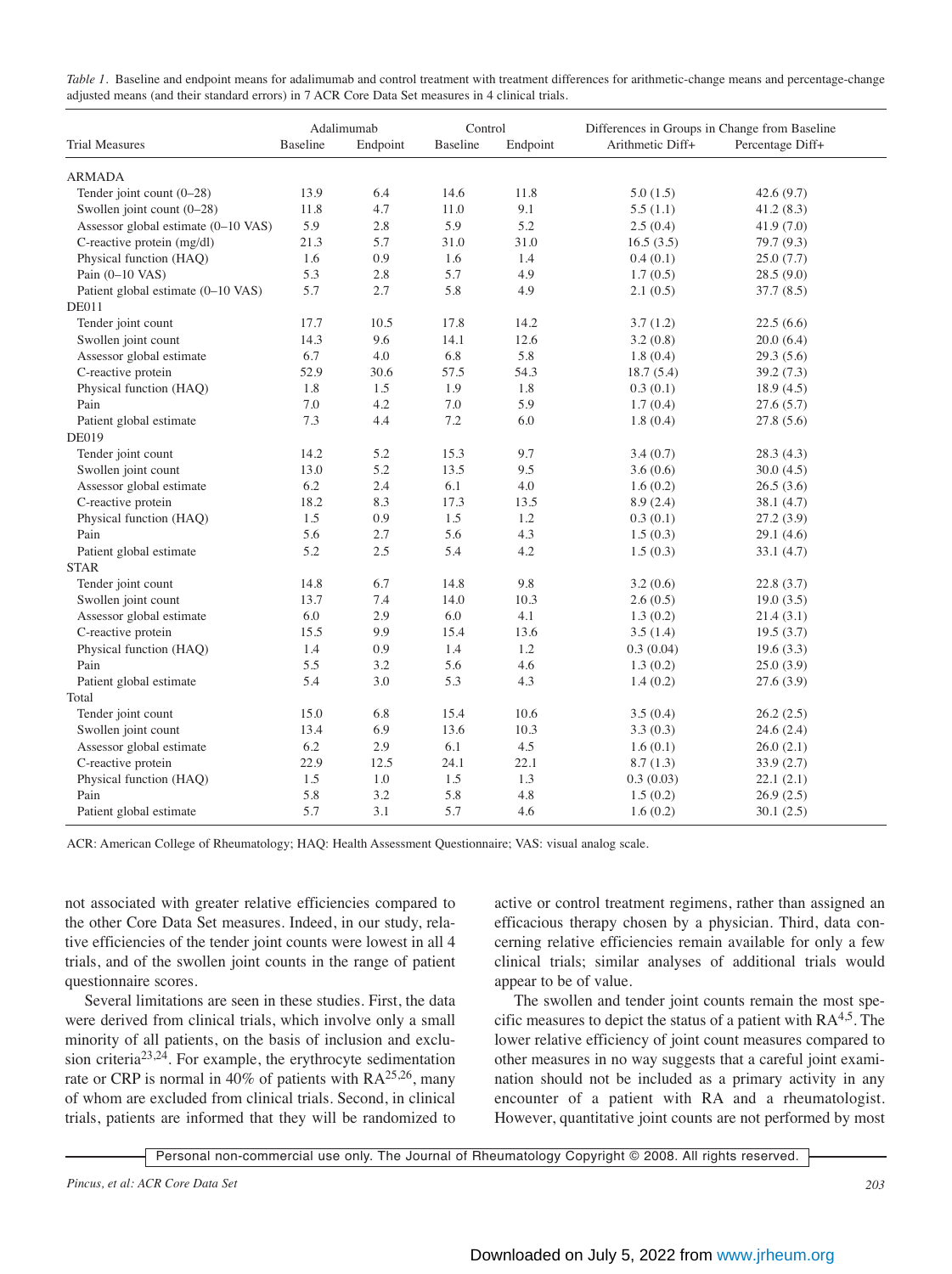*Table 2.* Relative efficiencies (t-statistic) of measures to distinguish adalimumab from control treatment in 4 clinical trials based on analysis of variance for arithmetic change from baseline to endpoint and analysis of covariance for percentage change from baseline to endpoint.

| A. Arithmetic Change        | <b>ARMADA</b> | DE011        | <b>DE019</b> | <b>STAR</b> | No. of Relative Efficiencies<br>Greater than Tender<br>Joint Count | No. of Relative Efficiencies<br>Greater than Swollen<br>Joint Count |
|-----------------------------|---------------|--------------|--------------|-------------|--------------------------------------------------------------------|---------------------------------------------------------------------|
| Tender joint count          | 1.00(3.43)    | 1.00(3.04)   | 1.00(4.74)   | 1.00(5.38)  | NA                                                                 | 0/4                                                                 |
| Swollen joint count         | 2.20(5.09)    | 1.55(3.78)   | 1.42(5.65)   | 1.12(5.70)  | 4/4                                                                | NA                                                                  |
| Assessor global estimate    | 2.72(5.66)    | 2.65(4.95)   | 2.06(6.81)   | 1.66(6.93)  | 4/4                                                                | 4/4                                                                 |
| C-reactive protein          | 1.86(4.68)    | 1.30(3.46)   | 0.60(3.66)   | 0.22(2.51)  | 2/4                                                                | 0/4                                                                 |
| Physical function (HAQ)     | 0.94(3.34)    | 1.60(3.84)   | 1.52(5.85)   | 1.27(6.05)  | 3/4                                                                | 3/4                                                                 |
| Pain                        | 0.92(3.28)    | 2.12(4.42)   | 1.48(5.77)   | 1.17 (5.82) | 3/4                                                                | 3/4                                                                 |
| Patient global estimate     | 1.48(4.17)    | 2.14(4.44)   | 1.36(5.54)   | 1.43(6.44)  | 4/4                                                                | 2/4                                                                 |
| <b>B.</b> Percentage Change | <b>ARMADA</b> | <b>DE011</b> | <b>DE019</b> | <b>STAR</b> |                                                                    |                                                                     |
| Tender joint count          | 1.00(4.40)    | 1.00(3.42)   | 1.00(6.60)   | 1.00(6.15)  | <b>NA</b>                                                          | 2/4                                                                 |
| Swollen joint count         | 1.27(4.96)    | 0.83(3.12)   | 1.02(6.68)   | 0.80(5.50)  | 2/4                                                                | <b>NA</b>                                                           |
| Assessor global estimate    | 1.84(5.98)    | 2.38(5.27)   | 1.26(7.42)   | 1.26(6.89)  | 4/4                                                                | 4/4                                                                 |
| C-reactive protein          | 3.89(8.59)    | 2.46(5.35)   | 1.50(8.12)   | 0.72(5.22)  | 3/4                                                                | 3/4                                                                 |
| Physical function (HAQ)     | 0.55(3.25)    | 1.53(4.22)   | 1.13(7.04)   | 0.94(5.96)  | 2/4                                                                | 3/4                                                                 |
| Pain                        | 0.52(3.17)    | 2.01(4.84)   | 0.92(6.35)   | 1.11(6.49)  | 2/4                                                                | 2/4                                                                 |
| Patient global estimate     | 1.02(4.45)    | 2.14(5.00)   | 1.13(7.02)   | 1.33(7.08)  | 4/4                                                                | 3/4                                                                 |

The 3 measures showing the highest relative efficiencies are shown in bold type. NA: not applicable.



**III Patient global estimate** 

*Figure 1*. Relative efficiencies of 7 Core Data Set measures to distinguish adalimumab from control treatment in 4 clinical trials according to arithmetic and percentage changes.

Personal non-commercial use only. The Journal of Rheumatology Copyright © 2008. All rights reserved.

*204 The Journal of Rheumatology 2008; 35:2*